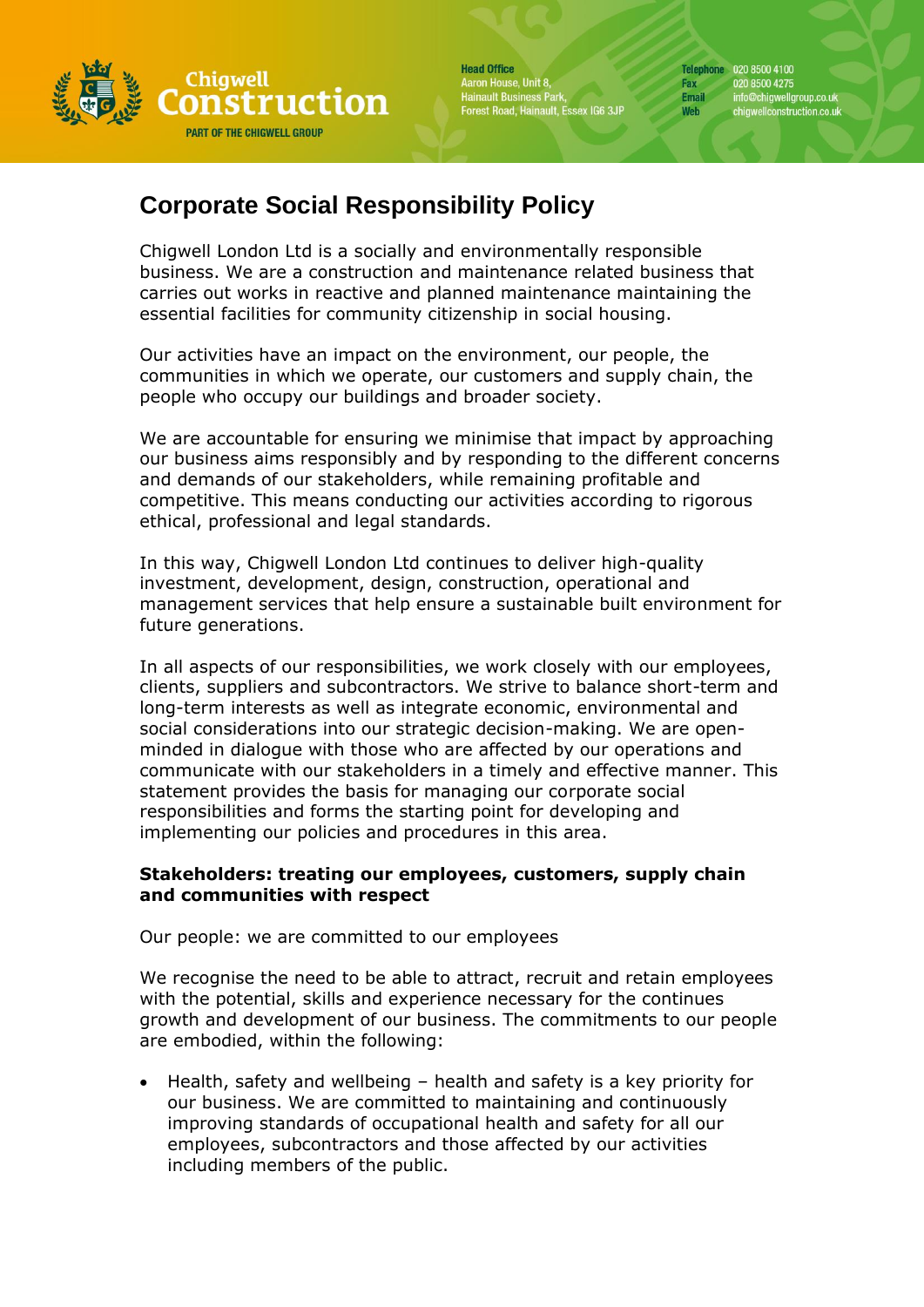

- Equality and diversity we are committed to providing an inclusive working environment where all employees are treated with courtesy, dignity and respect and where everyone feels valued irrespective of gender, ethnicity, sexual orientation, disability or age. We are committed to the principle of equal opportunities in employment and ensuring that no applicant or employee receives less favourable treatment.
- Learning and development we are committed to creating a learning culture and providing opportunities to ensure that our people are equipped with the skills and knowledge to maximise business effectiveness. We will also support our people in realising their potential while contributing to the development of the business and the achievement of its objectives.

#### **Our customers: we strive to satisfy our customers**

We work in partnership with our customers to deliver quality projects on time, safely and with due regard to the environment. We will work with and support them in developing sustainable solutions to meet their needs.

#### **Our communities: we promote good community relations**

By its very nature, new construction, refurbishment and management of buildings has an impact upon the local environment, the end users and the wider community. We take a proactive stance in ensuring that our work causes the minimum of disruption to our neighbours and their communities. We also aim to make a positive contribution by becoming involved with community initiatives and schemes, thereby promoting and enhancing good community relations.

## **Environment: acknowledging our responsibility to future generations**

#### **Environmental management: we strive to improve out environmental performance**

We take all responsible steps to manage our operations so as to minimise our environmental impact and promote good environmental practice. We acknowledge our responsibility to the natural environment and strive to minimise any negative impact from our operations.